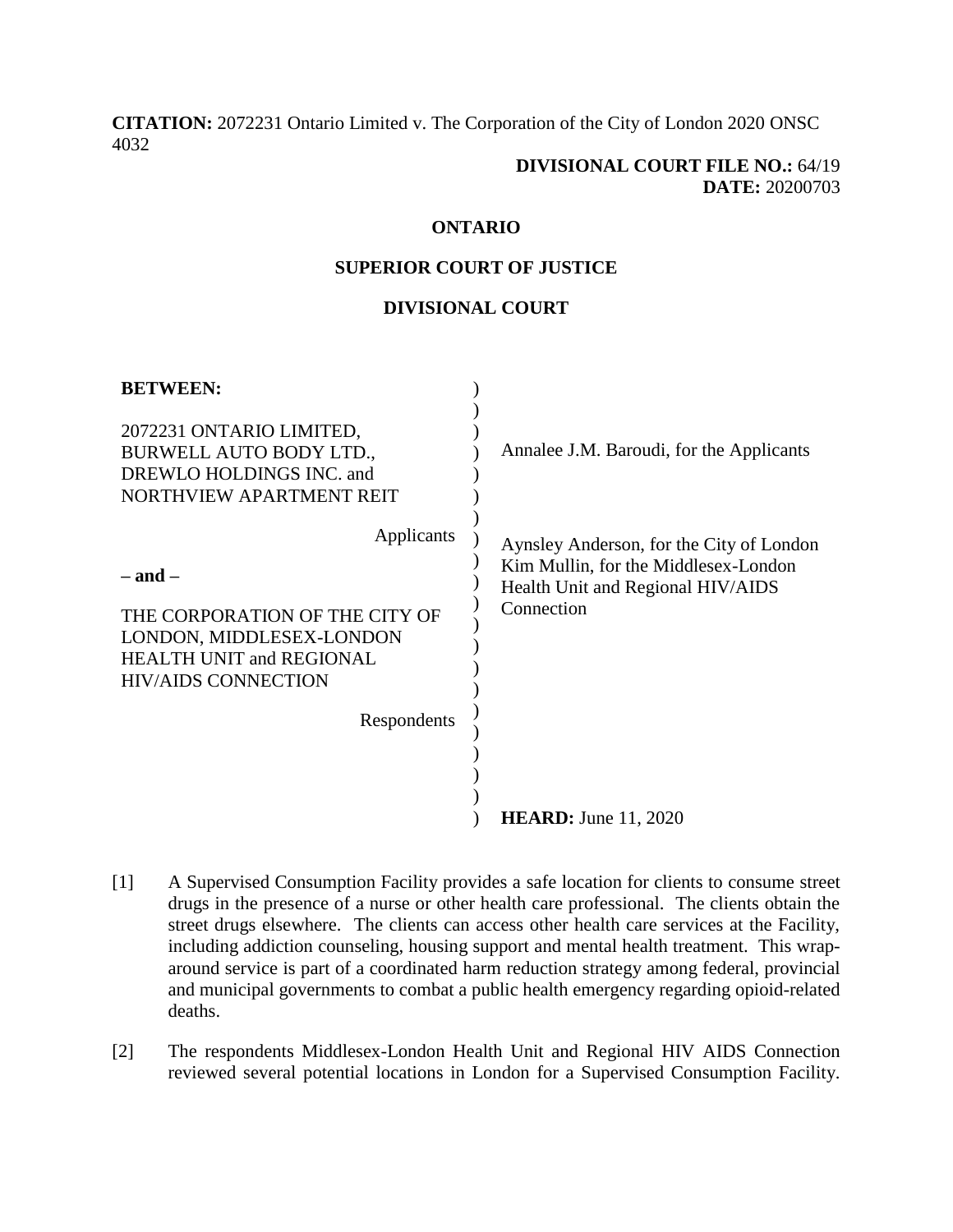They identified 446 York Street as the preferred location. Among other factors, 446 York Street is located between two "hot spots" that contain high concentrations of improperly discarded used needles. The respondents applied to the respondent City for a zoning bylaw amendment to permit a Safe Consumption Facility at 446 York Street.

- [3] London city council passed By-law No. Z-1-192722. The amendment allows the operation of a Supervised Consumption Facility at 446 York Street.
- [4] The applicants each own property within 400 metres of the intended site for the Facility. The applicants appealed the zoning by-law amendment to the Local Planning Appeal Tribunal.
- [5] The applicants argued the amendment did not comply with the 1989 Official Plan. The Official Plan designates 446 York Street as "Office/Residential". The Official Plan permits clinics as a secondary "accessory" use to the main office and residential use. The applicants argued the Supervised Consumption Facility reversed the permitted main and secondary uses in the Official Plan; illicit drug consumption is the main use, whereas the wrap-around support services are the secondary use.
- [6] The Tribunal rejected the applicants' characterization of the Facility. The Tribunal concluded that drug consumption is not the main use; it is one part of a health facility that offers a number of integrated services. The Tribunal found the zoning by-law amendment complied with the 1989 Official Plan and dismissed the applicants' appeal.
- [7] The applicants seek leave from this court to appeal the Tribunal decision to the Divisional Court pursuant to s. 37(1) of the *Local Planning Appeal Tribunal Act, 2017*, SO 2017, c 23, Sch 1.
- [8] The applicants contend the Tribunal erred in law in finding the zoning by-law amendment conformed to the Official Plan. They submit that the proposed appeal is not about the existence of the opioid crisis or the concept of the Supervised Consumption Facility but whether the Tribunal correctly interpreted the Official Plan.
- [9] The parties agree that to obtain leave, the applicants must establish that: (a) the proposed appeal raises a question of law; (b) there is reason to doubt the correctness of the Tribunal decision on the question of law raised; and (c) the question is of sufficient importance to merit the attention of the Divisional Court: *Snowden v. The Corporation of the Township of Ashfield-Colborne-Wawanosh,* 2017 ONSC 6777 (CanLII) at para. 11.

## **1. Does the Proposed Appeal Raise a Question of Law?**

- [10] The applicants frame the proposed question for appeal as: Did the Tribunal err in holding the by-law amendment conforms to the 1989 Official Plan in light of its finding the proposed SCF would be a "health facility"?
- [11] The nature of the question is crucial, as leave to appeal is only permitted on a question of law. This means the Tribunal alone has the task of balancing the factual and policy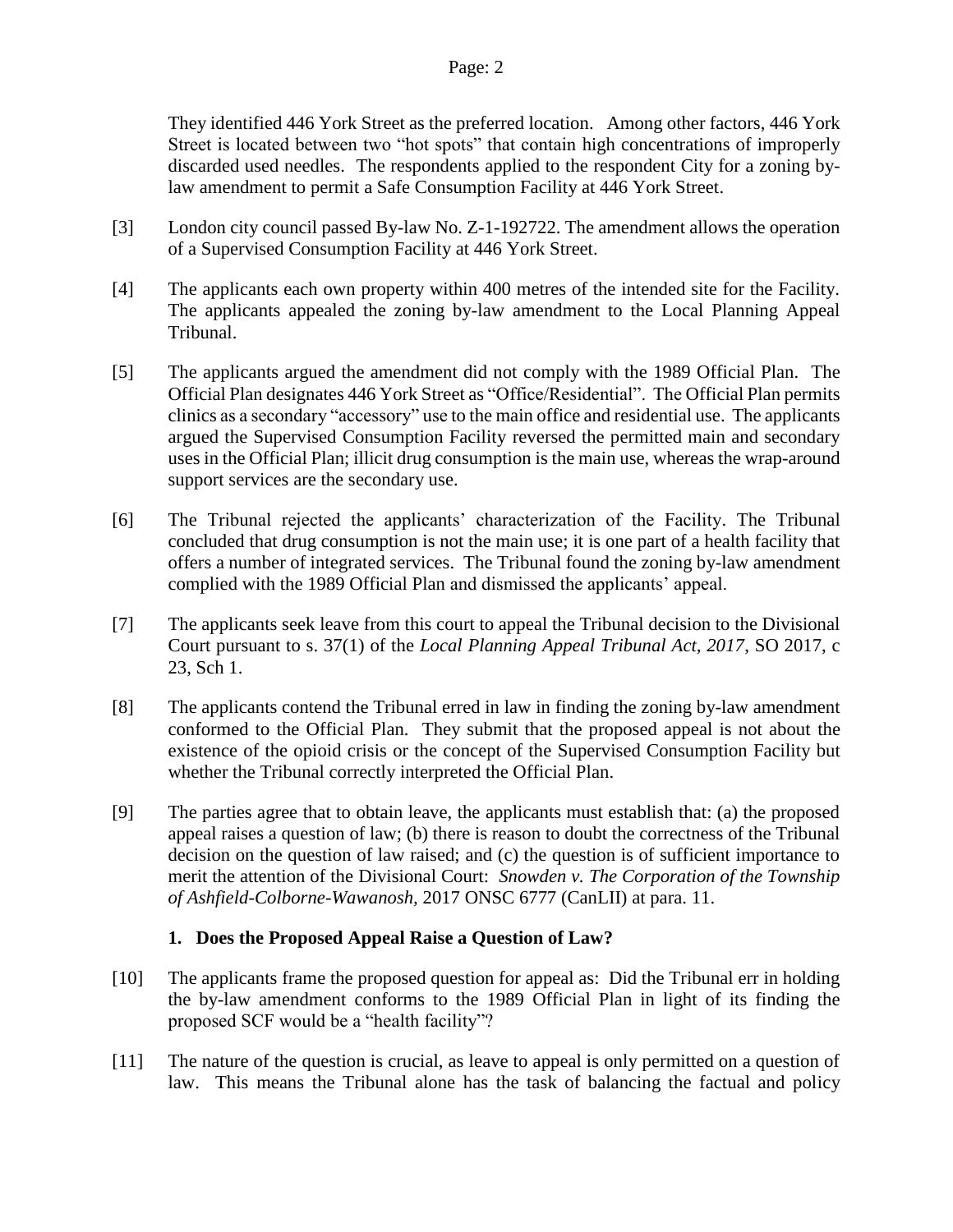considerations underlying planning decisions. This court's task is limited to ensuring the Tribunal applies the proper legal principles in the exercise of its exclusive decision-making authority: *My Rosedale Neighbourhood v. Dale Inc*., 2019 ONSC 6631 at para. 3.

- [12] I conclude the applicants' proposed issue for appeal is a question of mixed fact and law on its face. The alleged error of law is embedded in the Tribunal's factual determinations about the nature of the Supervised Consumption Facility. The Tribunal then applied the Official Plan policies to those findings to reach a determination on the Facility's conformity with the Official Plan: *SOS-Save Our St. Clair Inc. v. Toronto*, 2006 CanLII 4945 (ON SCDC) at para. 33; *Rosedale, supra*, at para. 11. A question of mixed fact and law is where the legal principle is not readily extricable from the factual determinations: *Housen v. Nikolaisen*, 2002 SCC 33 at para. 36. That is the situation in this application, where the alleged error of law is embedded in the Tribunal's factual determinations about the nature of the Supervised Consumption Facility.
- [13] I dismiss the application for leave on this ground.
- [14] I acknowledge the line of decisions which hold that the proper interpretation and application of an official plan and the conformity of a proposed use with an official plan is a question of law: *The Legislative Assembly of Ontario v. Avenue-Yorkville Developments Inc.*, 2011 ONSC 258 (CanLII) at para. 6; *Snowden v. The Corporation of the Township of Ashfield-Colborne-Wawanosh*, 2017 ONSC 6777 (CanLII). Those decisions are not determinative of the analysis and can be understood as situations where the question of law as it related to the interpretation of the official plan or by-law arose in a different context where the legal principle was readily extricable from the factual determinations. That is not the case in this application.
- [15] I alternatively considered the application as though it did raise a question of law and considered whether the application satisfied the other parts of the test for leave to appeal.

# **2. Is there Reason to Doubt the Correctness of the Tribunal decision on the question of law raised?**

- [16] If the issue as framed by the applicants raises an error of law, I nevertheless find no reason to doubt the correctness of the decision.
- [17] As s. 37 of the *Local Planning Appeal Tribunal Act, 2017* provides that an appeal only lies to the Divisional Court on a question of law, this raises an appellate standard of review; *Canada (Minister of Citizenship and Immigration) v. Vavilov*, 2019 SCC 65 (CanLII) at para. 37. The appellate standard of review on an error of law is correctness: *Housen, supra*, para. 8.
- [18] The applicants submit the Tribunal's error arose from its finding that supervised consumption at Facility would not be an "accessory use" but would be one part of a "strictly regulated health facility." The finding that drug consumption was not an "accessory use" conflicts with the Office/Residential designation. Furthermore, "health facilities" are not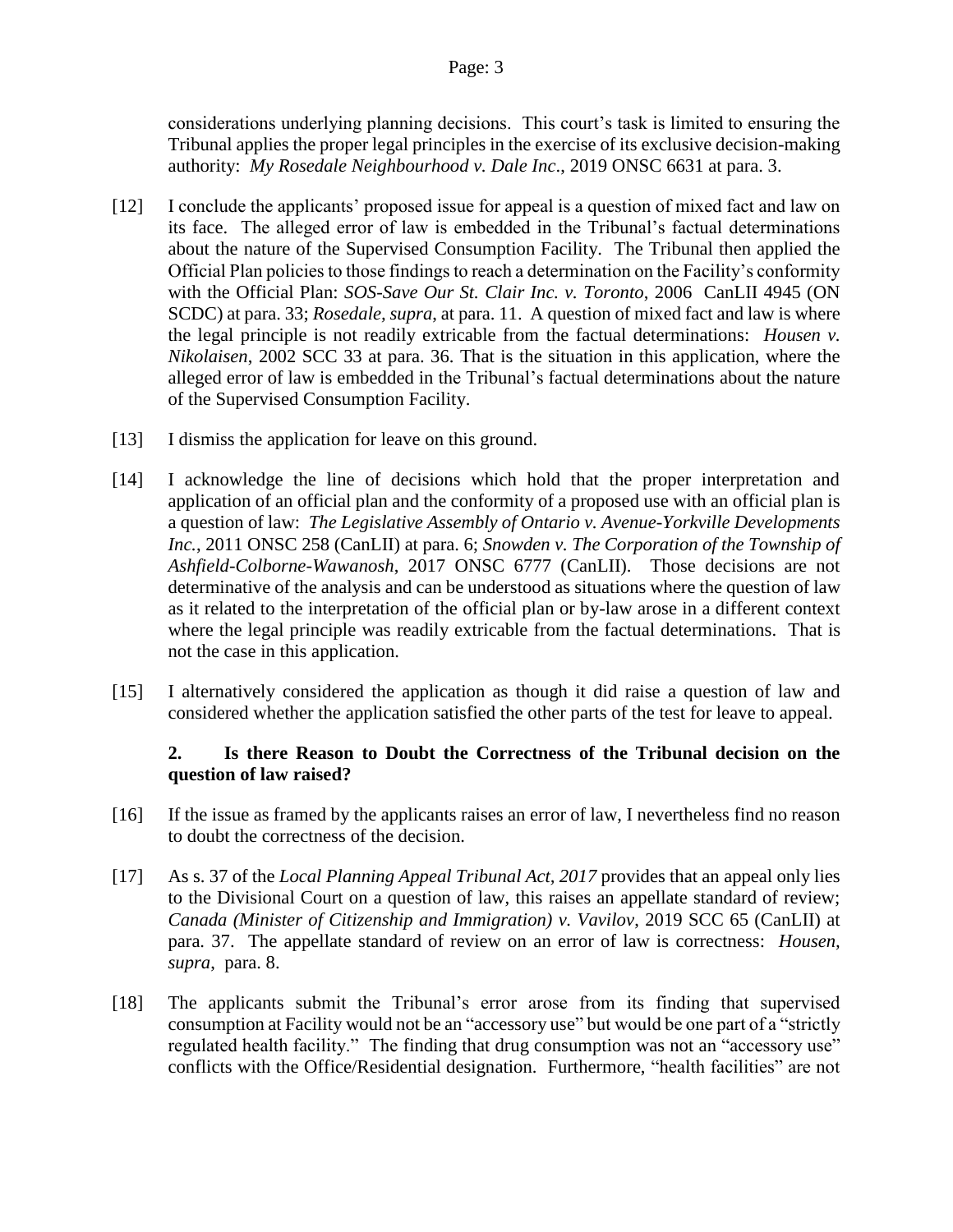a permitted use in the Office/Residential designation for this site. It was therefore an error of law to conclude the zoning by-law amendment conformed to the Official Plan.

- [19] I find that neither of these positions establish the Tribunal made an error of law in its interpretation of the Official Plan. In any event, the Tribunal was entitled to give the Official Plan a broad and liberal interpretation to conclude the by-law amendment conformed to the plan.
	- a. The Tribunal did not decide the Supervised Consumption was not an "Accessory Use":
- [20] At one point in its reasons the Tribunal stated the clinic was not an "accessory use". Read in isolation, this comment may raise a question as to the correctness of the Tribunal's interpretation of by-law conformity with the Official Plan. However, on reading the Tribunal's reasons as a whole, I am satisfied the Tribunal found the drug consumption at the Facility was an "accessory use" for the following reasons.
- [21] First, the by-law amendment expressly intended the drug consumption aspect of the Facility to be accessory to the main function of an office, which would provide support services. The Tribunal's reasons show it understood the amendment would add medical/dental offices and accessory clinics to the existing zone on this basis.
- [22] Second, I find the Tribunal made an inadvertent misstatement when it stated at one point in its analysis that the supervised consumption was not an "accessory use". The Tribunal's impugned comments arose in the course of its rejection of the applicant's argument that illicit drug consumption was the primary or main use at the Facility. The court must read the totality of a decision and weigh it according to the appropriate tests: *Supportive Housing Coalition of Metropolitan Toronto, Re*, [1993] O.J. No. 2289 (Div. Ct.). The one statement seized upon by the applicants did not lead to an error of law when one reads the decision in its entirety. The Tribunal's analysis emphasized the reasons why drug consumption is not a primary use at the Facility; it is one component of an integrated service. The Tribunal found that the fact that the wrap-around services will comprise about two-thirds of the gross floor area corroborated the fact that support services are the primary function, not drug use. It is evident the Tribunal concluded that illicit drug consumption is not the primary purpose of the site, but rather that it attracts users to a safe environment where further treatment and counselling can be offered. In other words, as found by the Tribunal, the supervised consumption activity is "one aspect of a whole use".

## b. The Tribunal did not designate the Supervised Consumption Site as "Health Facility":

- [23] The applicants contend the Tribunal's use of the term "health facility" signalled a designation not permitted by the Official Plan for that area. I dismiss this argument for two reasons.
- [24] First, it is evident the Tribunal used the term "health facility" to distinguish the Facility use from being only an illicit drug consumption site, which was the characterization urged by the applicants. The Tribunal used the term "highly regulated health facility" or "regulated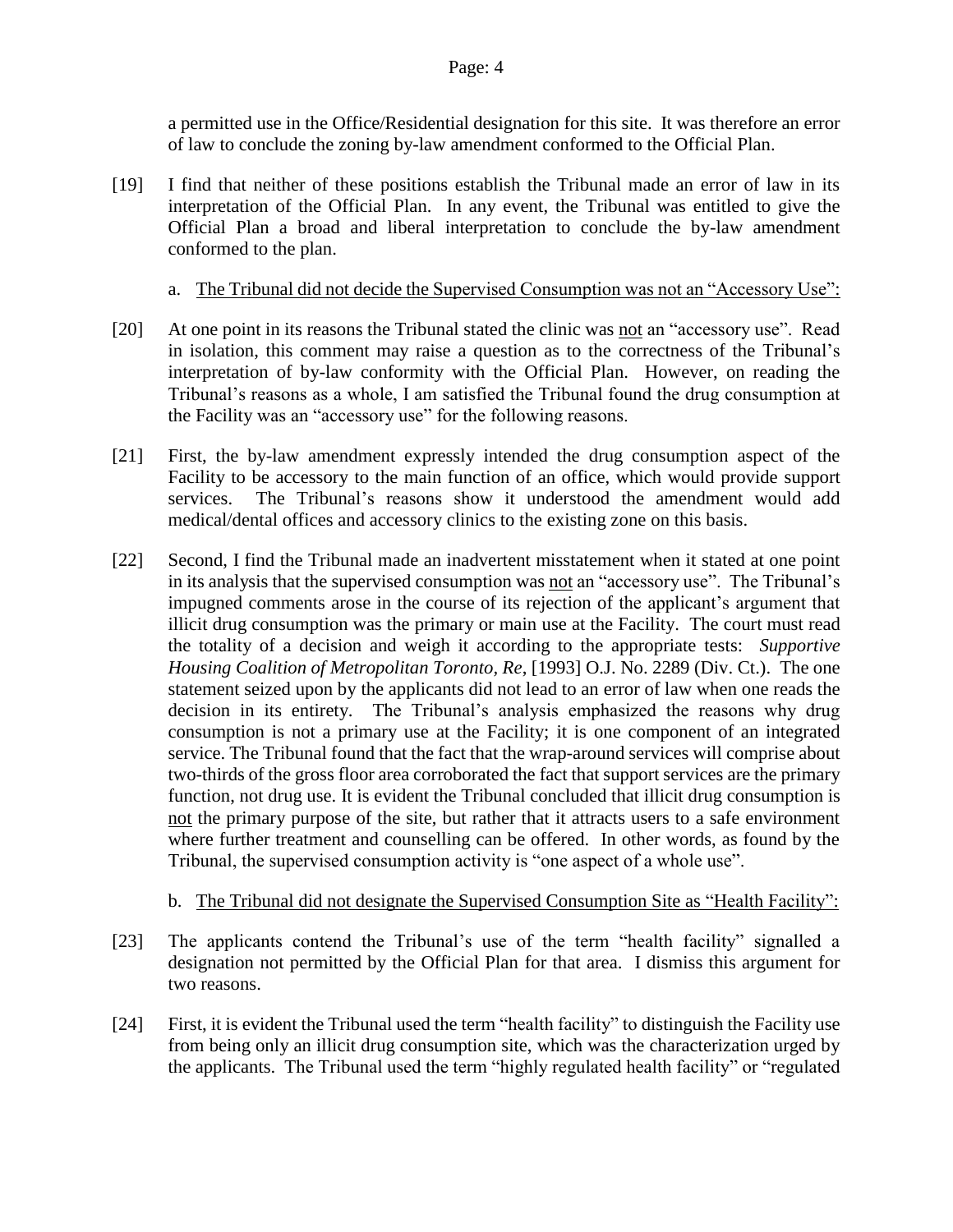health facility" to describe the nature of the Supervised Consumption Facility as including both supervised drug consumption and support services.

- [25] Second, the Official Plan expressly contemplates that not all uses can be identified at the time of the writing of the Plan. Where lists or examples of permitted uses are provided in the policies related to specific land use designations, they are intended to indicate the possible ranges and types of uses to be considered. Municipal council may approve a use that is not listed if council considers them to be similar in nature to the listed uses and to conform to the general intent and objectives of the land use designation: 1989 Official Plan, s. 19.1.1 (iv). The policy pertaining to Office/Residential land use designations also shows that the list of secondary permitted uses is not exhaustive, as evidenced by the term "includes": 1989 Official Plan, Policy 5.3.1. Therefore, if the description of the Supervised Consumption Facility as a "health facility" signified a land use designation, this was not precluded by the Official Plan.
	- c. The Tribunal was entitled to give the Official Plan a broad and liberal interpretation:
- [26] Official plans are not statutes. When considering whether a zoning by-law conforms with an official plan, the Tribunal should give the official plan a broad liberal interpretation with a view to furthering its policy objectives; *Bele Himmell Investments Ltd. v. Mississauga (City)*, 1982 CarswellOnt 1946 (ON DC). The Tribunal cited this decision in its analysis of conformity of the by-law amendment with the Official Plan. The Tribunal considered the applicable policy objectives, including s. 2 of the *Planning Act* and the Provincial Policy Statement. This is the recognized approach at law, and I can find no reason to doubt the correctness of its finding that the amendment conforms with the Official Plan.
- [27] The court has consistently endorsed this approach and supports the distinction to be made between official plans and zoning by-laws. An official plan rises above the level of detailed regulation and establishes the broad principles that are to govern the municipality's land use planning generally: *Goldlist Properties Inc. v. Toronto (City)*, [2003] O.J. No. 3931 (CA) at para. 49. Official plans should be flexible documents setting out general policy and are not intended to be prescriptive in their application: *Ottawa (City) v. 267 O'Connor Ltd*., 2016 ONSC 565 (Div. Ct.) at paras. 20 & 24.
- [28] I conclude there is no reason to doubt the correctness of the Tribunal's decision on a question of law.

# **3. Is the question of law of sufficient importance to merit the attention of the Divisional Court?**

- [29] The applicants submitted the question of law is of sufficient general or public importance due to the new nature of the Supervised Consumption Facility and that the issue involves the correct interpretation of the Office/Residential designation in the Official Plan.
- [30] I appreciate the importance of this matter to the applicants; however, I am not satisfied that the question is one of sufficient general or public importance to merit the attention of the Divisional Court.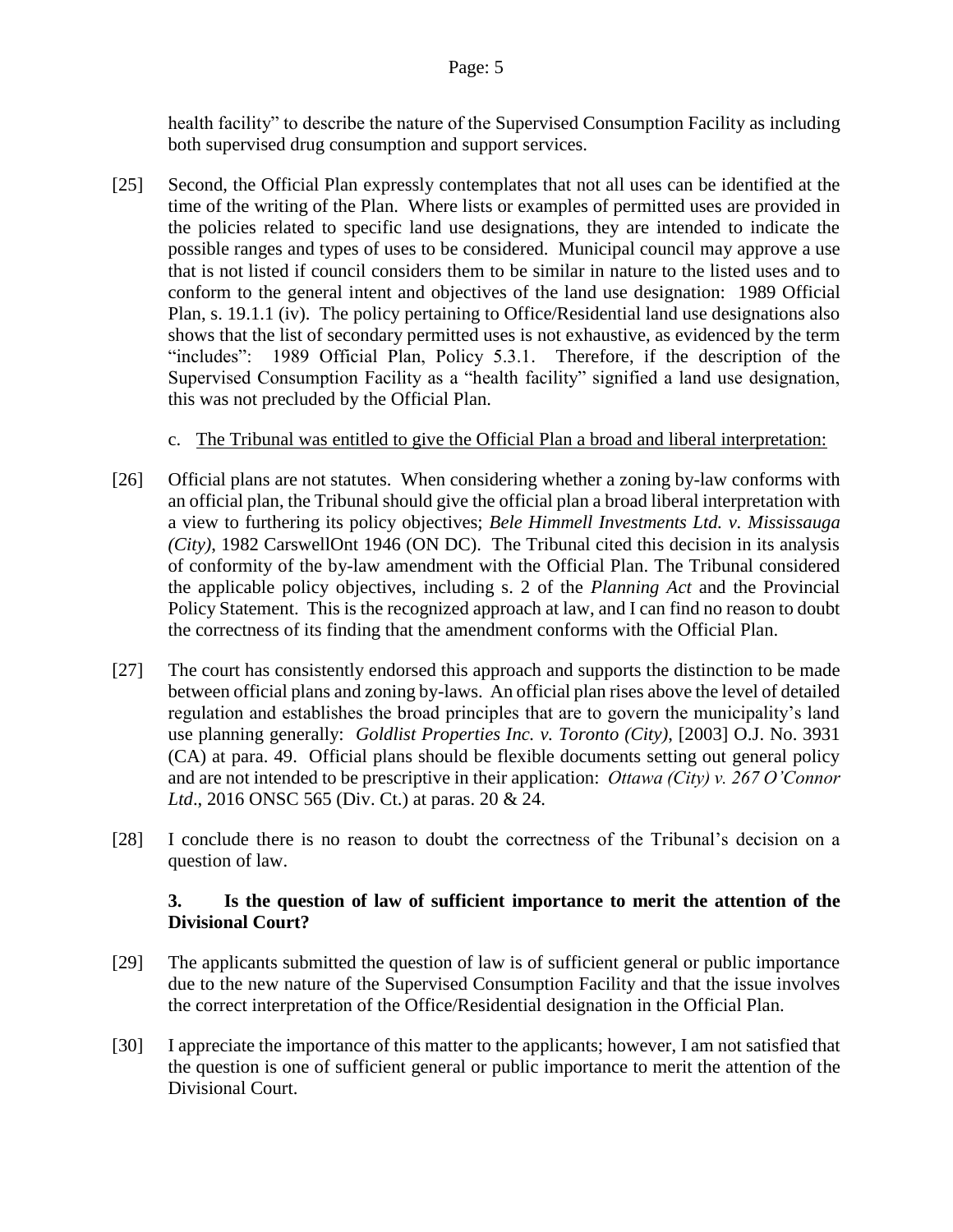- [31] The applicants placed significant weight on the Tribunal's comment that this was likely the first time this type of land use had been considered by the Tribunal. While a Supervised Consumption Facility may be a new land use, the issue nevertheless remains as a private dispute. Indeed, the applicants emphasized at the hearing that the proposed appeal was not about the opioid epidemic or Supervised Consumption Facilities in general, but whether 446 York Street was the appropriate site. The Tribunal did no more than interpret and apply the existing policies to the by-law amendment in issue: *Simon v. Bowie*, 2010 ONSC 5989 (CanLII) at paras. 27-28. The Tribunal did not engage in the interpretation of a *Planning Act* provision or a policy of general application. Although the Tribunal strives for consistency, it is not bound by the principle of stare decisis: *Re 250 St. Helen's Avenue*, 1992 CarswellOnt 4394 (OMB) at paras. 56-58.
- [32] A Supervised Consumption Facility may be a new land use and this may be the first time the Tribunal considered such a use. However, appellate review of the issue in these circumstances is unlikely to inform future matters of general and public importance. This by-law amendment concerns the 1989 Official Plan. London city council passed a new Official Plan ("London Plan"). The London Plan is largely under appeal and so is not currently in effect. The London Plan will allow for Supervised Consumption Facilities in all place types, with locational criteria. The London Plan also eliminates the "Office/Residential" designation. The significance of this zoning by-law amendment is confined to the 1989 Official Plan. The proposed issue of law will have limited importance in any future consideration on the issue.

## **Disposition**

- [33] The application for leave to appeal is therefore dismissed.
- [34] The parties agreed on the appropriate quantum of costs, subject to submissions on entitlement. The respondents were wholly successful in opposing this application and are presumptively entitled to their costs.
- [35] The applicants shall pay costs of \$5,000 inclusive of HST to each of the respondents.

 $\chi$  Tranquelli  $\partial$ .

Justice K. Tranquilli

**Released:** July, 2020